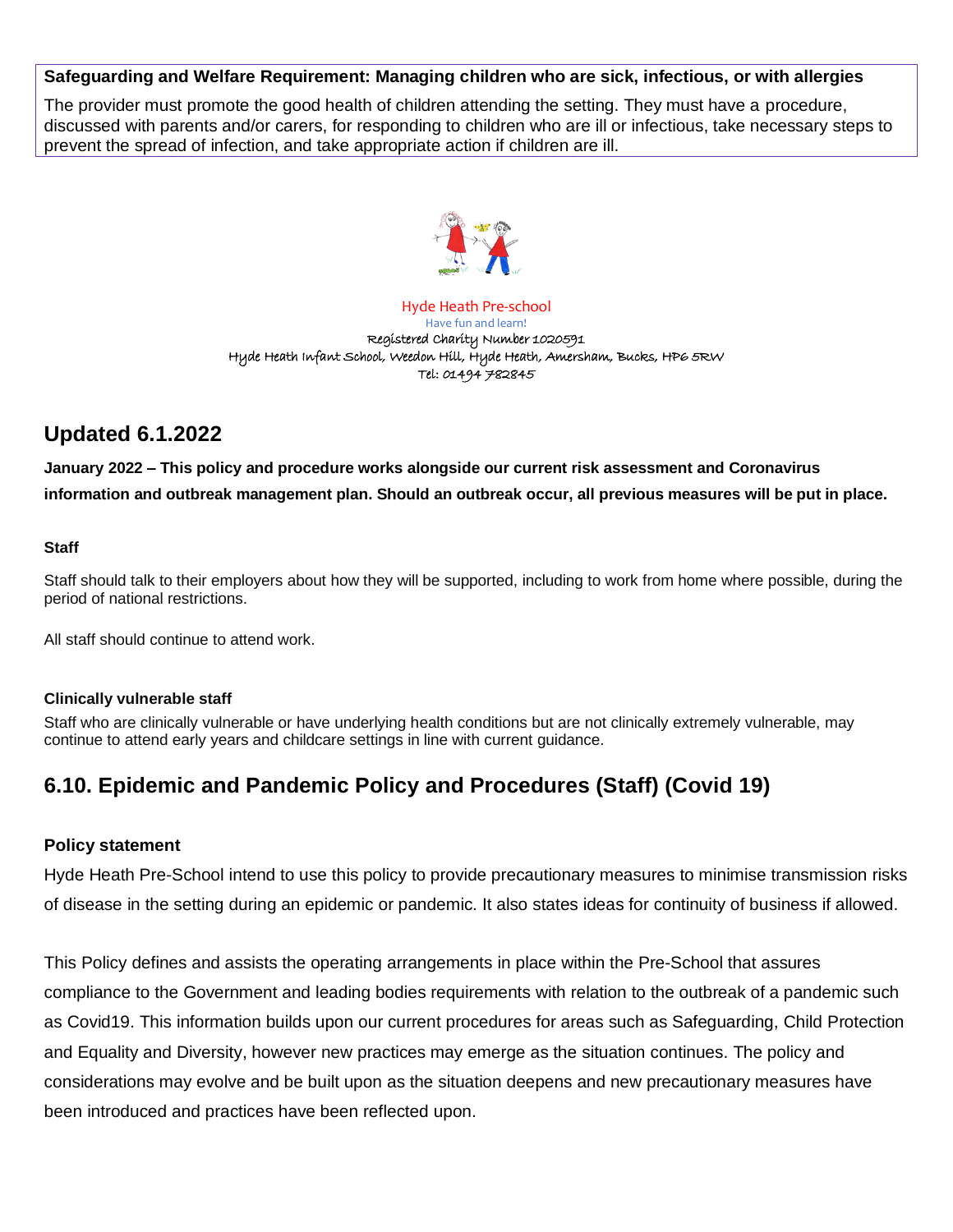# **Procedures**

The fundamental principles to be outlined in this policy are set out to ensure physical distancing is enabled and implement good hygiene practices as well as avoiding meeting infected children and adults or anyone displaying symptoms. It states the protective measures put in place for children, parents/carers, and staff as best as possible to ensure the risk of transmission is reduced. We will continue to follow our other policies if they do not conflict with this policy and be guided by the EYFS as best as we can. The main areas we will be considering are:

- **■** Minimising contact with individuals who are unwell
- **■** Maintaining personal and respiratory hygiene (handwashing, catch it, kill it, bin it)
- **E** Ensuring cleanliness of the environment (especially frequently touched surfaces and resources)
- **■** Minimising general contact and mixing of both adults and children
- Care routines and equipment from home
- Wellbeing and Education
- The use of Protective and Personal Equipment (PPE)
- Testing

# *Physical Distancing/grouping*

- Staff may exercise their own judgement during the day for the high standards of safety for all children.
- Children in small groups should have the same staff team caring for them wherever possible to limit the amount of people meeting each other (in exceptional circumstances).
- Outdoor spaces should be utilised as much as possible.

#### *Care Routines*

- Care routines including provision of snack time, lunch time, nappy changing, and toileting will be arranged to support cross contamination.
- Key workers may be changed due to staffing you will be informed who your key children will be.
- Lunch lunch boxes should be kept away from other food, lunch boxes etc. as much as possible.

#### *Wellbeing*

• Staff will be supported by management and adhere to the Wellbeing policy to help them to to understand the steps, they can take to keep themselves safe.

#### **Staff**

#### *Attendance*

- Staff are to only attend preschool if they are symptom free, have completed the required isolation period or achieved a negative test result. All staff and their household are eligible for testing if they display symptoms.
- Staff should not attend Pre-School if they have received confirmation that they should shield due to health reasons (in exceptional circumstances). A letter of confirmation should be passed to the employer if this is the case.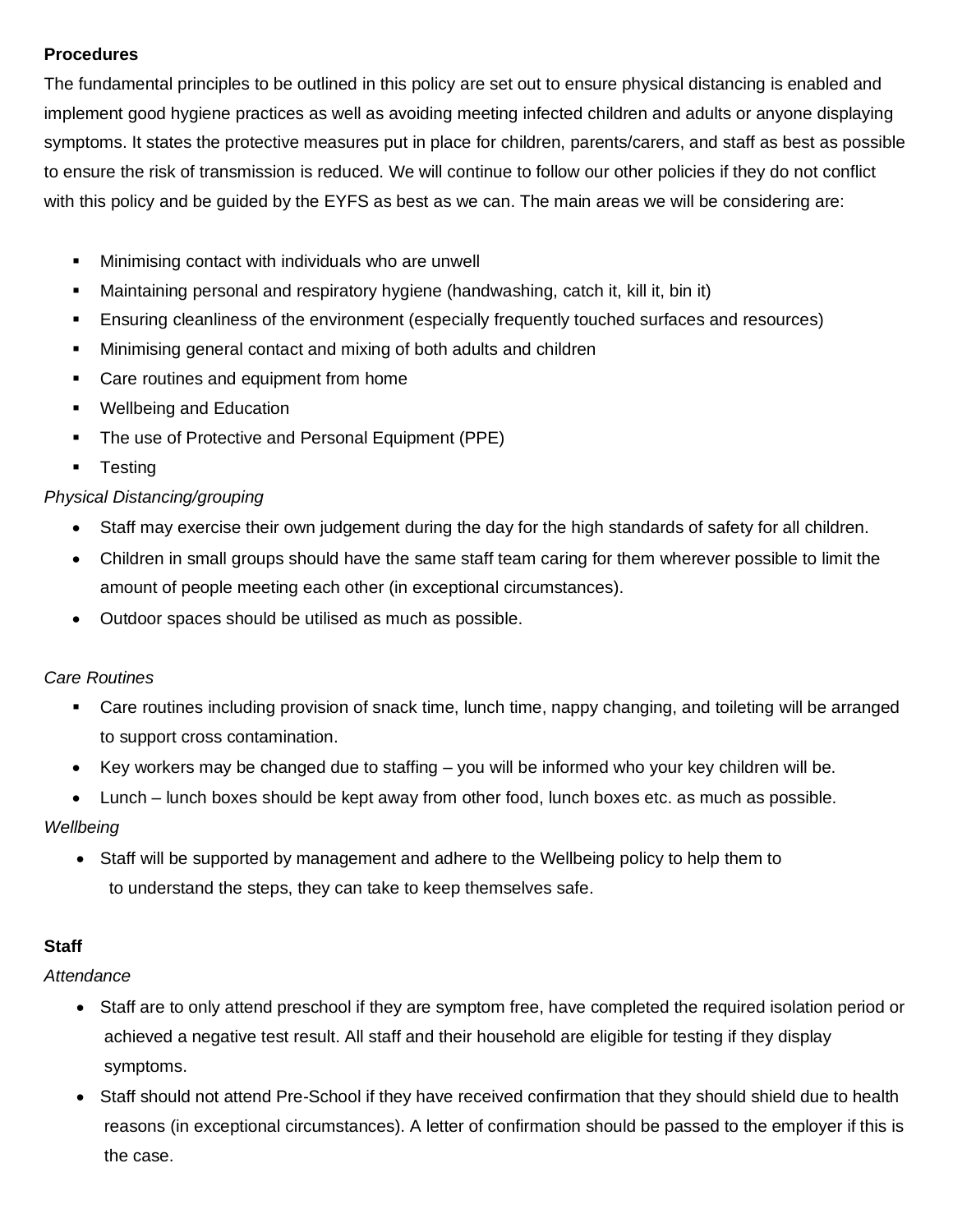- Consideration will be given to limiting the number of staff in the preschool at any one time to only those required to care for the expected occupancy levels on any given day.
- Staff hours, days they work, and length of day may change to meet childcare demands and considerations within this policy.
- During the Covid 19 pandemic your working hours will be as normal unless there is a change to Government guidelines.
- If staff hours are changed and there is a reduce in your usual working hours, but you are still receiving full pay, then work from home must be completed. This may include training, assessments, planning or any other work seemed reasonable by your Manager.
- Staff are also to be on call if an emergency arises at Pre-School and you are needed to come in this is during your normal paid working hours.

# *Physical distancing/ grouping /safety*

- Staff will complete a risk assessment and health declaration before opening to address any risks from the virus to ensure sensible measures are in place to control risks.
- Staff to be informed of measures in place and sign a disclaimer to state they have read and understood the preschool policies and procedures.
- Emergency revisions to the EYFS may have been implemented which provides some flexibility on ratios and qualifications to make this feasible.
- Staff may be required to oversee areas including the outdoors to minimise their contact with surfaces etc. This includes potentially working from one table if tabletop toys are available. Staff will be responsible to ensure appropriate cleaning takes place and enough ventilation is in the room such as opening windows. If doors are open, ensure the safety of the children is maintained.
- Staff members are to avoid physical contact with each other including handshakes, hugs etc.
- Staff to wear fresh, clean clothes for each session.
- Staff to wear masks in physical distancing can not be avoid i.e. in corridors etc

#### *Training*

- Where possible, meetings and training sessions should be conducted through virtual conferencing unless a 2-meter rule can be implemented in setting.
- All staff members will receive appropriate instruction and training in infection control and the standard operating procedure and risk assessments within which they will be operating.
- Online training may be available to allow training levels to be maintained if appropriate.

First Aid

• The Health and Safety Executive published guidance on first aid during coronavirus [\(COVID-19\)](https://eur03.safelinks.protection.outlook.com/?url=https%3A%2F%2Fwww.hse.gov.uk%2Fcoronavirus%2Ffirst-aid-and-medicals%2Ffirst-aid-certificate-coronavirus.htm&data=02%7C01%7Cearlyyears%40buckinghamshire.gov.uk%7C5173059d959d48466f9d08d85fde7ab4%7C7fb976b99e2848e180861ddabecf82a0%7C0%7C0%7C637364756452616382&sdata=fRh3bIKQ3Qq%2Bqr3jtbasiVNotu470gjfjJk7DFftmJE%3D&reserved=0) which will support local risk assessments and provides guidance for first aiders. Treating any casualty properly should be the first concern. Where it is necessary for first aid provision to be administered in proximity, those administering it should pay particular attention to sanitation measures immediately afterwards, including washing hands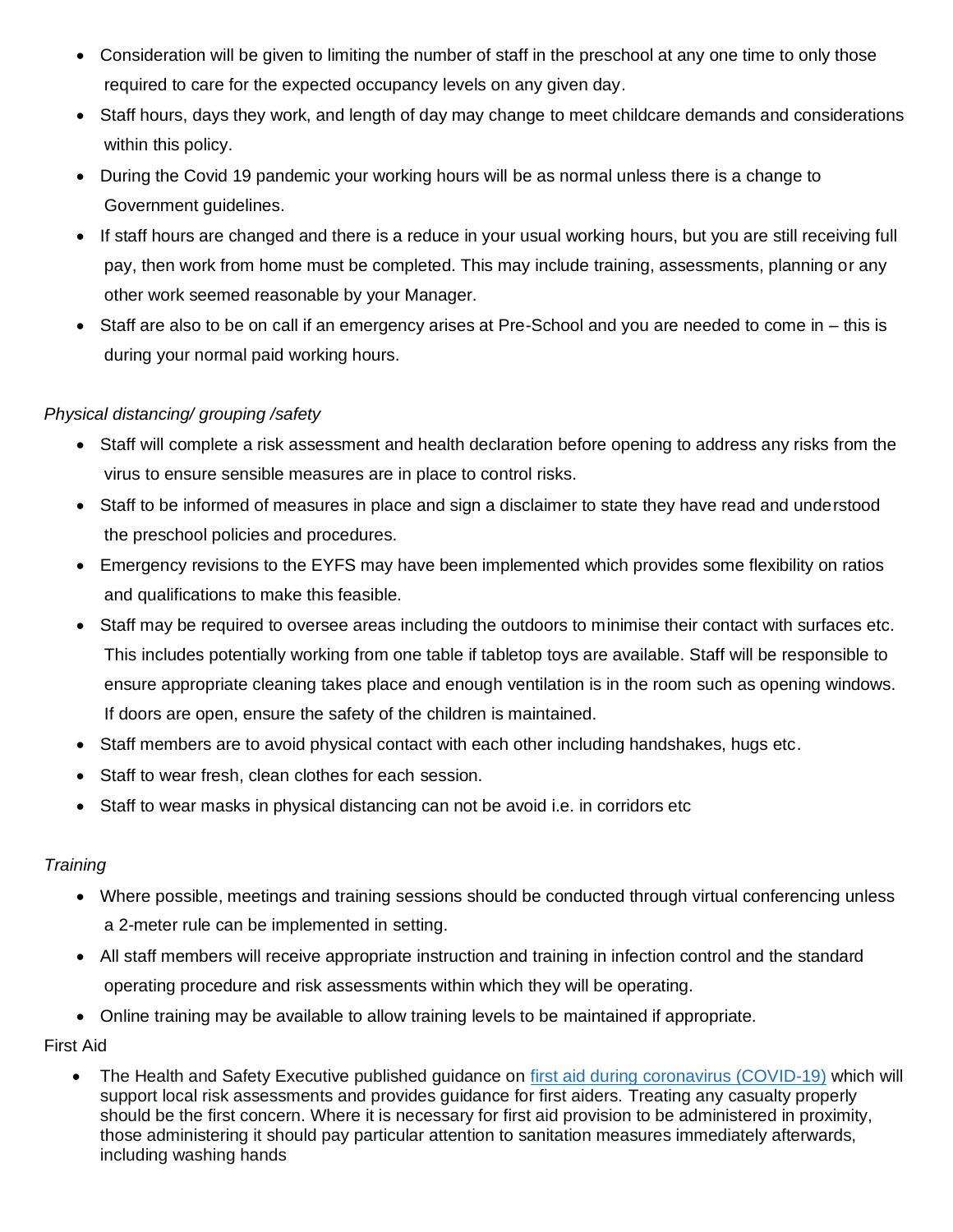#### **Travel**

- Wherever possible staff are required to travel to preschool by walking or if not possible, using their own transport.
- If public transport is necessary, current guidance on the use of public transport must be followed.
- Outings from the preschool into the local community will go ahead if safe to do so and ensure mixing with members of the public does not happen– This will be monitored, and a full risk assessment will be in place.
- Staff are advised not to travel to countries or areas that require an isolation period upon arrival or return due to the need of staff to child ratios. If travel is absolutely necessary this must be discussed with the Manager and Government guidelines must be followed.

# **Hygiene and Health & Safety**

*Hand Washing* 

- All staff must wash their hands upon arrival at the nursery for at least 20 seconds. Hand Gel is also provided and should be used accordingly.
- Staff are to be encouraged to wash their hands frequently, this includes before and after eating food, after visiting the toilet or being outdoors, after sneezing, blowing their nose or coughing and dealing with unwell people.

#### *Cleaning*

- All staff are responsible for the cleaning of the premises
- The cleaning of furniture, surfaces and children's toys and equipment are to be implemented after each use.
- Toilet area and hand washing facilities are to be cleaned and sanitised regularly and cleaned thoroughly every night.
- A deep clean will take place after a child has become ill in the area they were waiting.
- The kitchen area will hold one adult at a time and surfaces will be washed down first with warm soapy water and then with disinfectant.
- The kitchen floor will be washed at the end of the day
- The Pre-School floor will be washed at the end of the day

#### *Waste disposal*

- All waste will be disposed of in a hygienic and safe manner following government guidelines.
- Tissues are to be immediately disposed of and placed in a bin with a bag, lid and foot pedal.

#### *Laundry*

• Items such as towels and flannels are not to be shared.

#### *Risk assessment*

• The setting and all activity will be risk assessed before opening or going ahead to address the risks from the virus and due consideration given to any adaptations to usual practice. Sensible measures will be put in place and policies and procedures followed.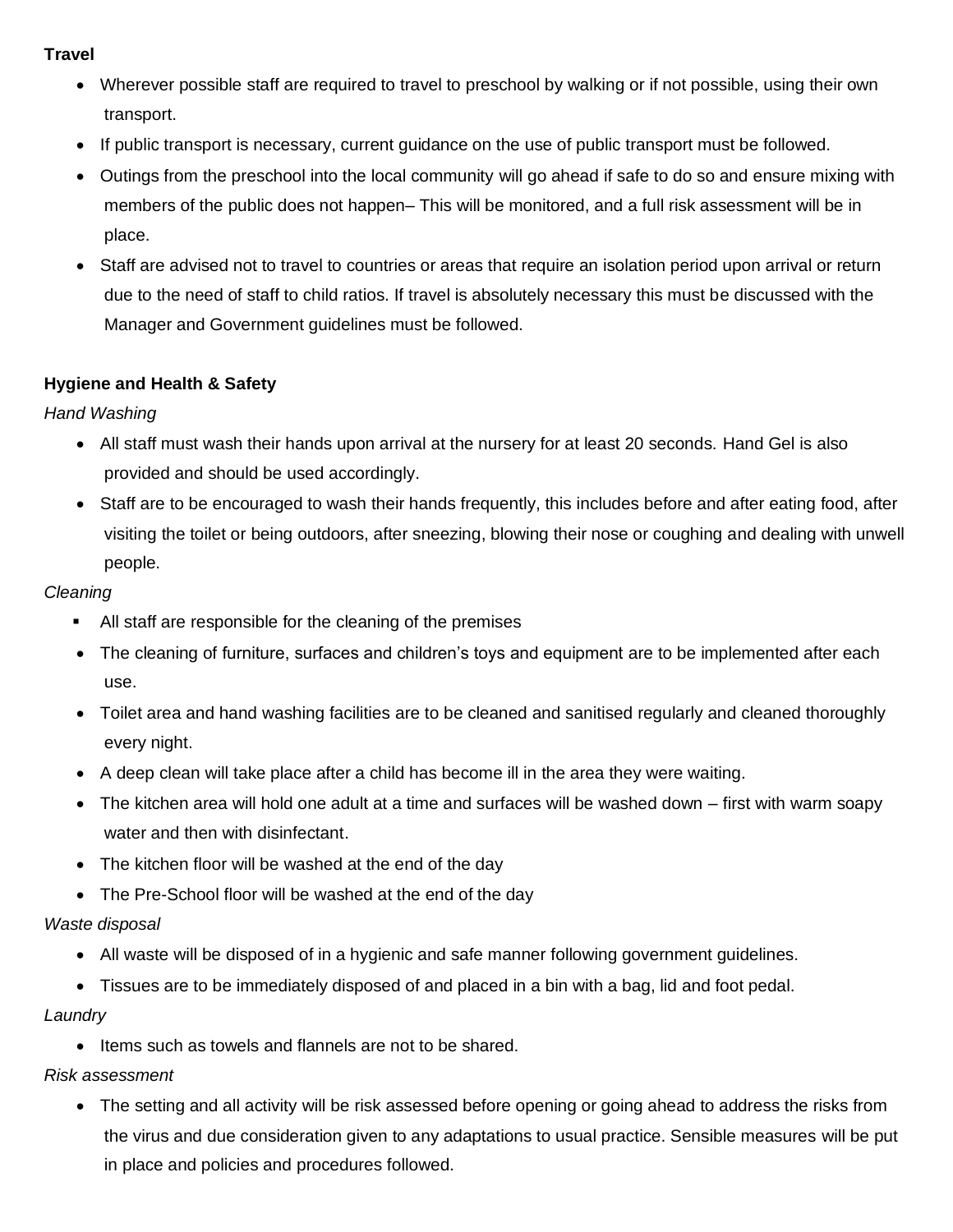- Staff will remove resources which cannot be easily wiped down or washed and will not be used.
- Play food, play cutlery and crockery etc. will be removed or anything else which may be 'mouthed' by many children.
- Baking, food play, sand and finger painting will be allowed if safe to do so.

# *PPE*

- Government guidance is that PPE is not required for general use in early years settings to protect against COVID- 19 transmission.
- PPE will continue to be worn and disposed of as normal for nappy changing, one to one care and the administration of first aid.
- If a child shows symptoms, staff will wear a face mask, visor, disposable gloves, and apron if a 2-meter distance cannot always be maintained. PPE will be disposed of following government guidelines
- After dealing with an ill child who displayed symptoms the staff member will continue to wear PPE and clean the affected area with disinfectant.
- All PPE should be removed and disposed of following current government guidelines, the staff member is to wash their hands for at least 20 seconds.
- The staff member who supported the unwell child does not need to go home unless they are developing symptoms themselves.

#### *Premises Building*

• Windows are to be kept open where possible to ensure good levels of ventilation. If doors are opened, we will ensure the children's safety is maintained.

#### *Supplies Procurement & monitoring*

- The preschool will ensure an adequate supply of essential supplies and contingency plans such as additional suppliers are in place to minimise the impact of any shortages of supplies.
- The preschool will not be able to operate without essential supplies required for ensuring infection control.
- A monitoring system for the usage of PPE is essential to ensure that a supply of stock is available to all who require it as and when required to meet the operational needs of the setting.
- In case the supply of food is interrupted, procedures must be implemented to ensure the appropriate food alternatives are sourced and normal food safety and hygiene processes are followed.
- Staff to order their own lateral flow tests should stocks become low.
- Food brought for snack will be carefully handled and collected by a member of staff This will not go into their own home. Fruit and vegetables will be handled with gloves and washed.

#### *Responding to a suspected case of Cocid-19*

In the event of a child developing suspected coronavirus symptoms whilst attending the setting, children are to be collected as soon as possible and isolate at home in line with the current NHS guidance.